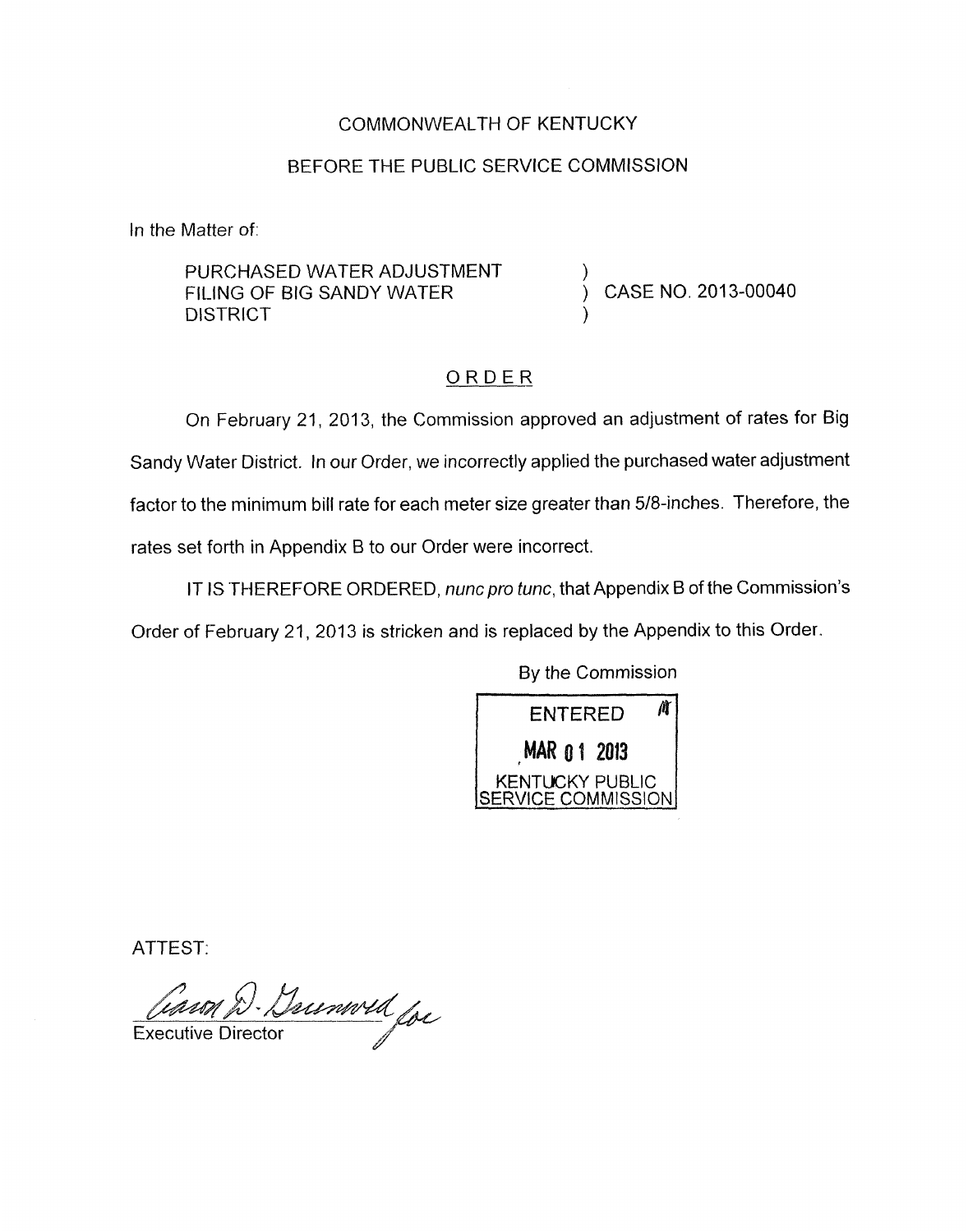#### APPENDIX

# APPENDIX TO AN ORDER OF THE KENTUCKY PUBLIC SERVICE COMMISSION IN CASE NO. 2013-00040 DATED MAR 0 1 2013

The following rates and charges are prescribed for the customers in the area served by Big Sandy Water District. All other rates and charges not specifically mentioned herein shall remain the same as those in effect under authority of the Commission prior to the effective date of this Order.

Monthly Water Rates

## 5/8-Inch X 3/4-Inch Meter

| First<br><b>Next</b><br><b>Next</b><br><b>Next</b><br>Over | 2,000 Gallons<br>8,000 Gallons<br>20,000 Gallons<br>20,000 Gallons<br>50,000 Gallons | \$23.49<br>6.19<br>5.71<br>5.29<br>5.06 | Minimum Bill<br>per 1,000 Gallons<br>per 1,000 Gallons<br>per 1,000 Gallons<br>per 1,000 Gallons |
|------------------------------------------------------------|--------------------------------------------------------------------------------------|-----------------------------------------|--------------------------------------------------------------------------------------------------|
| <u>1-Inch Meter</u>                                        |                                                                                      |                                         |                                                                                                  |
| First                                                      | 10,000 Gallons                                                                       | \$73.01                                 | Minimum Bill                                                                                     |
| <b>Next</b>                                                | 20,000 Gallons                                                                       | 5.71                                    | per 1,000 Gallons                                                                                |
| <b>Next</b>                                                | 20,000 Gallons                                                                       | 5.29                                    | per 1,000 Gallons                                                                                |
| Over                                                       | 50,000 Gallons                                                                       | 5.06                                    | per 1,000 Gallons                                                                                |
| 1 1/ <sub>2</sub> -Inch Meter                              |                                                                                      |                                         |                                                                                                  |
| First                                                      | 30,000 Gallons                                                                       | \$187.21                                | Minimum Bill                                                                                     |
| <b>Next</b>                                                | 20,000 Gallons                                                                       | 5.29                                    | per 1,000 Gallons                                                                                |
| Over                                                       | 50,000 Gallons                                                                       | 5.06                                    | per 1,000 Gallons                                                                                |
| <u>2-Inch Meter</u>                                        |                                                                                      |                                         |                                                                                                  |
| First                                                      | 50,000 Gallons                                                                       | \$293.01                                | Minimum Bill                                                                                     |
| Over                                                       | 50,000 Gallons                                                                       | 5.06                                    | per 1,000 Gallons                                                                                |
| 3-Inch Meter                                               |                                                                                      |                                         |                                                                                                  |
| First                                                      | 100,000 Gallons                                                                      | \$546.01                                | Minimum Bill                                                                                     |
| Over                                                       | 100,000 Gallons                                                                      | 5.06                                    | per 1,000 Gallons                                                                                |
| 4-Inch Meter                                               |                                                                                      |                                         |                                                                                                  |
| First                                                      | 200,000 Gallons                                                                      | \$1052.01                               | Minimum Bill                                                                                     |
| Over                                                       | 200,000 Gallons                                                                      | 5.06                                    | per 1,000 Gallons                                                                                |
|                                                            |                                                                                      |                                         |                                                                                                  |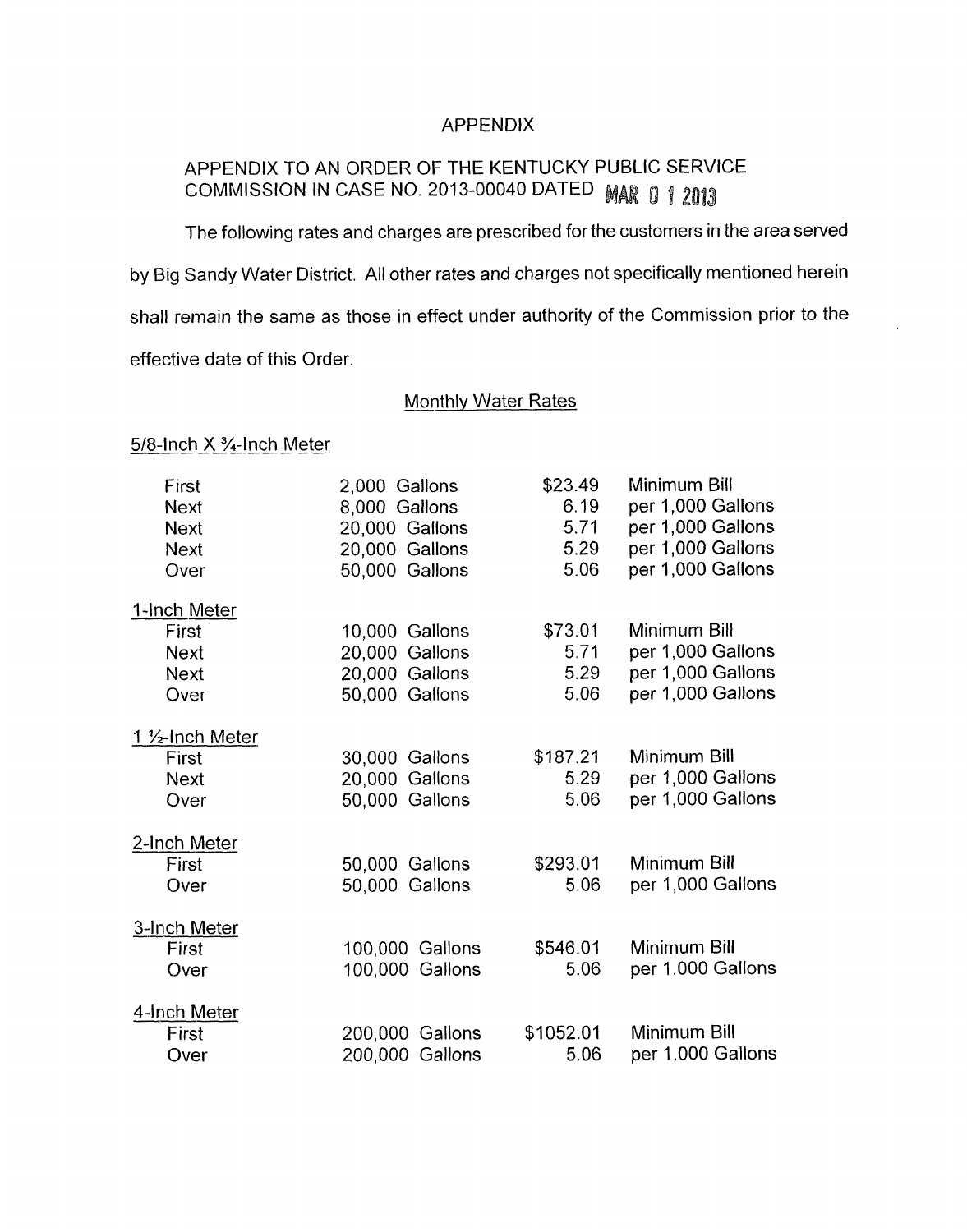# Wholesale Customer

 $\mathcal{L}^{\mathcal{L}}(\mathcal{A})$  .

 $\label{eq:1} \mathbf{w} = \mathbf{w} \mathbf{w} + \mathbf{w} \mathbf{w}$ 

| Overland Development       | \$4.69 | per 1,000 Gallons |
|----------------------------|--------|-------------------|
| Cannonsburg Water District | \$4.69 | per 1,000 Gallons |

-2- Appendix Case No. 2013-00040